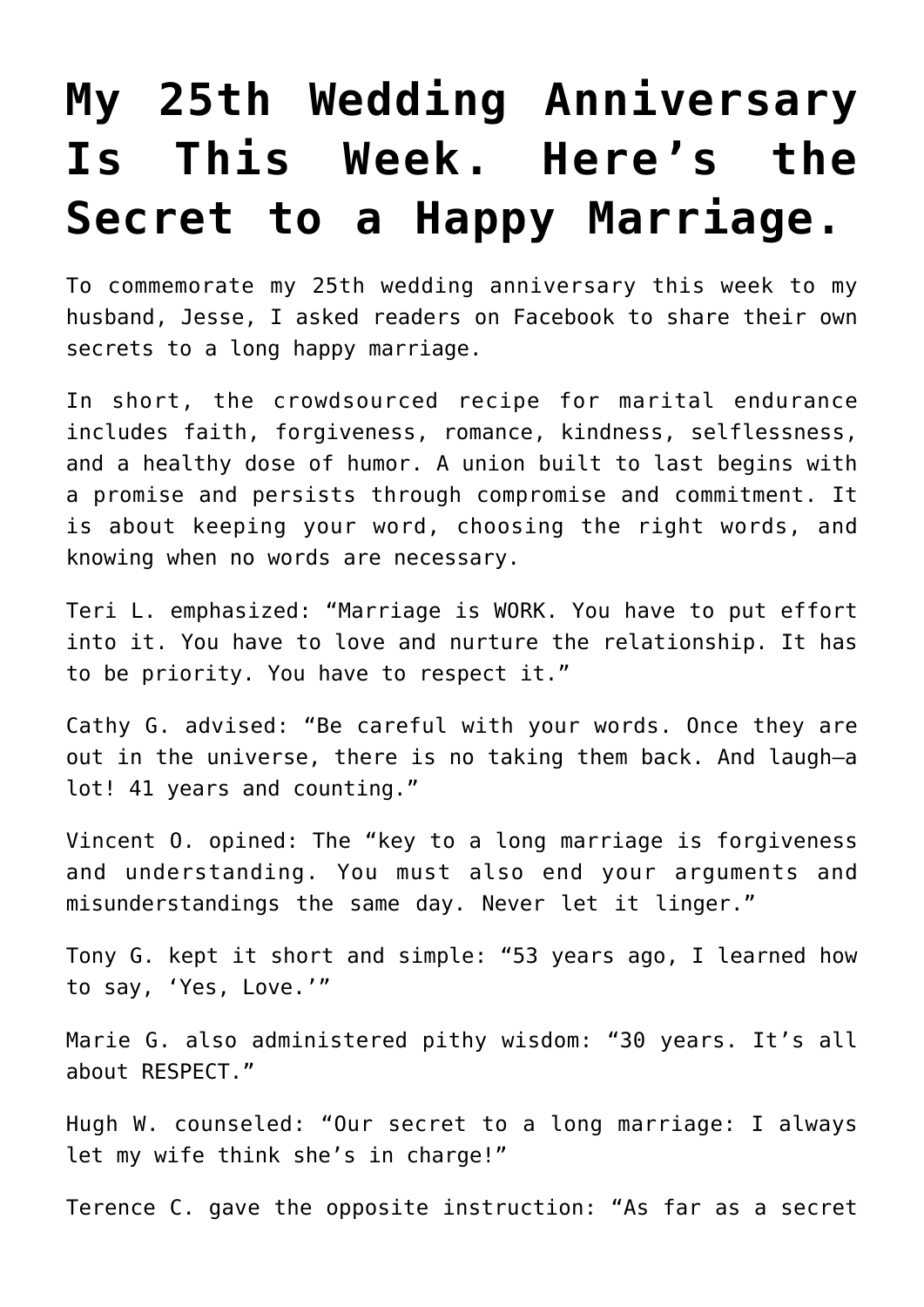to a successful marriage, I always tell everyone: 'My wife lets me think I am the boss!'"

Walt S. weighed in: "50 years here … keep God and common sense in your marriage. Simplicity, Trust, and Utility inside of our wedding bands."

Pamela N. shared: "We celebrated our 51st last March. My advice is to apologize when you're wrong and forgive when you are wronged. Don't throw in the towel when hardships come. Hang on. There will be hills and valleys … and beautiful meadows. Embrace it all together."

Robert S. reflected: "Will be married 50 years this August 2018. I carry a picture of my wife that I have had for over 51 [years]." She "sent it to me when I was in Vietnam. I look at that picture every day to remind me why I married her. It hasn't failed me yet."

Barbara M. posted: "Never take each other for granted and make memories, even if it's just dancing to a tune on the radio in the kitchen. Laugh as much as possible and trust God to bring you through the storms. Be grateful for all that you have and most of all always be KIND and FORGIVING!"

Stark G. suggested: "Commit to the relationship voyage" and "always remember that this is a LONG-TERM voyage." Moreover, "never forget that you are not an Adonis or a diva. Your partner didn't have to marry you. They did you a favor." And "go out for a coffee or a drink once a week to remind each other that you are still a couple."

Rod K. divulged: "Having my wife of almost 44 years lying in a bed with terminal cancer and other pressing issues, the adage of 'live each day with one another as though it may be your last' has a tremendous message we are now facing, but equally for any married couple."

Joan H. similarly noted: "My 25th was spent with my husband in